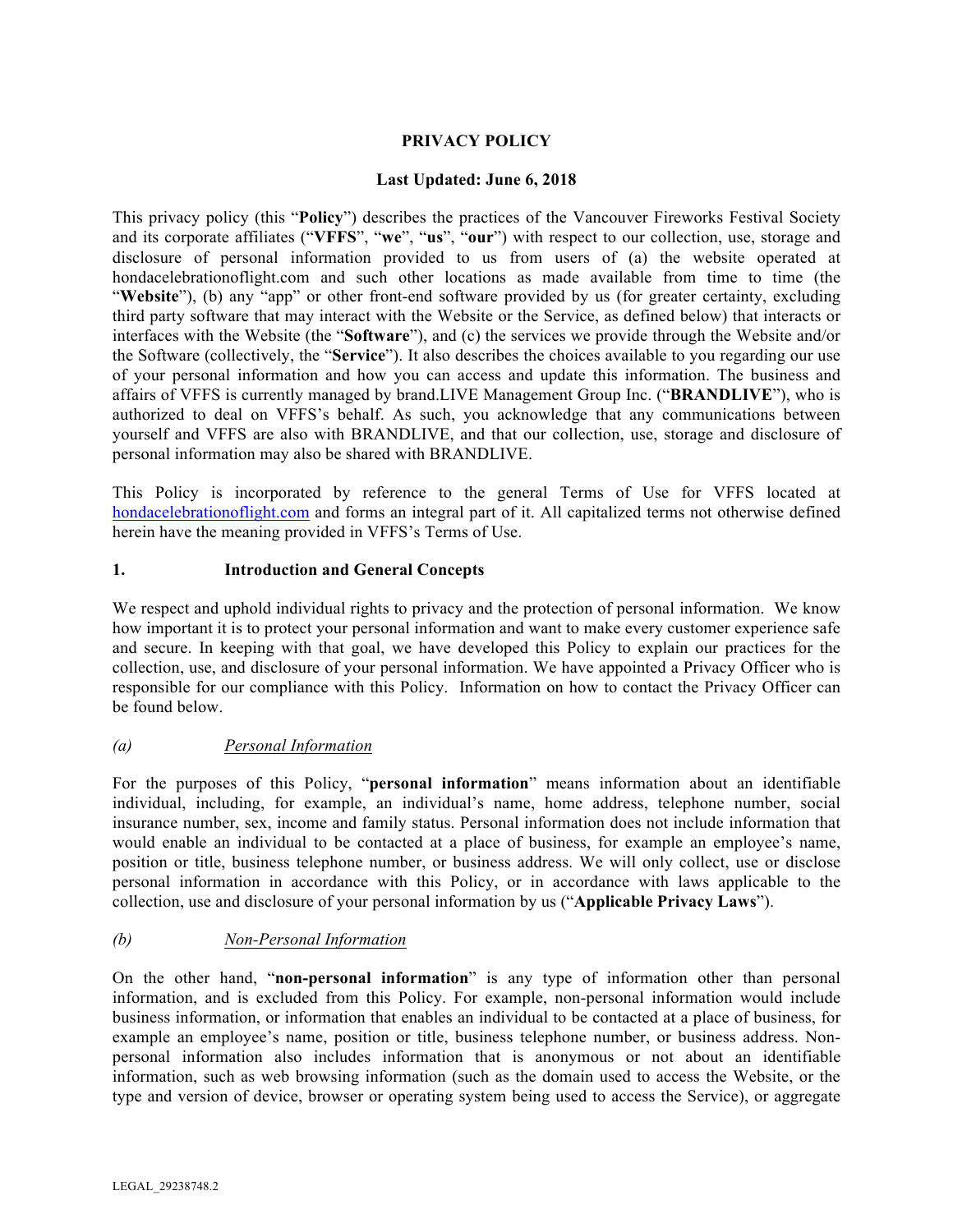information that anonymizes the underlying data (like the number of visitors, what pages users visit, average time spent on the Website or on various parts of the Service). We will collect, use or disclose non-personal information in accordance with our ordinary business practices, but always in accordance with any applicable laws. This Policy, however, only covers our collection, use and disclosure of personal information.

# *(c) Information about Minors*

This site is intended solely for users who are 13 years of age or older. We do not knowingly collect personal information about any person under the age of 13, and no such person, nor any parent or guardian as it relates to such person, should submit their personal information to us for any reason. Please do not submit personal information about minors to us, whether through the Website, the Service or otherwise.

# *(d) Privacy Officer*

We have appointed a Privacy Officer who is responsible for our compliance with this Policy. Information on how to contact the Privacy Officer can be found below.

# **2. Collection of Personal Information**

As indicated above, we collect two types of information through our Service: personal information and non-personal information. The types of information we collect about you will depend on the nature of your interaction with us or the Service.

### *(a) Information we collect from you*

We may collect the following personal information from you:

- contact information such as name, email address, and phone number;
- in the case of a vendor, contact information such as name, email, company name and website;
- preferences information such as request history and marketing preferences; and
- any information that you voluntarily enter, including personal information, into any postings, comments, reviews, or forums.

# *(b) Information we automatically collect*

We may also automatically gather information about your computer such as your IP address, browser type, referring/exit pages, operating system, as well as which aspects of our performance metric indicators available with our technology or our licensees' products you prefer using. Some of this may be personal information, but in typical cases it is non-personal information. Specific examples follow:

• *IP, etc.*—When using our Website, we may collect the Internet Protocol (IP) address of your computer, the IP address of your Internet Service Provider, the date and time you access our Website, the Internet address of the website from which you linked directly to our Website, the operating system you are using, the sections of our Website you visit, the Website pages read and images viewed, and the content you download from the Website. This information is used for Website and system administration purposes, and to improve the Website.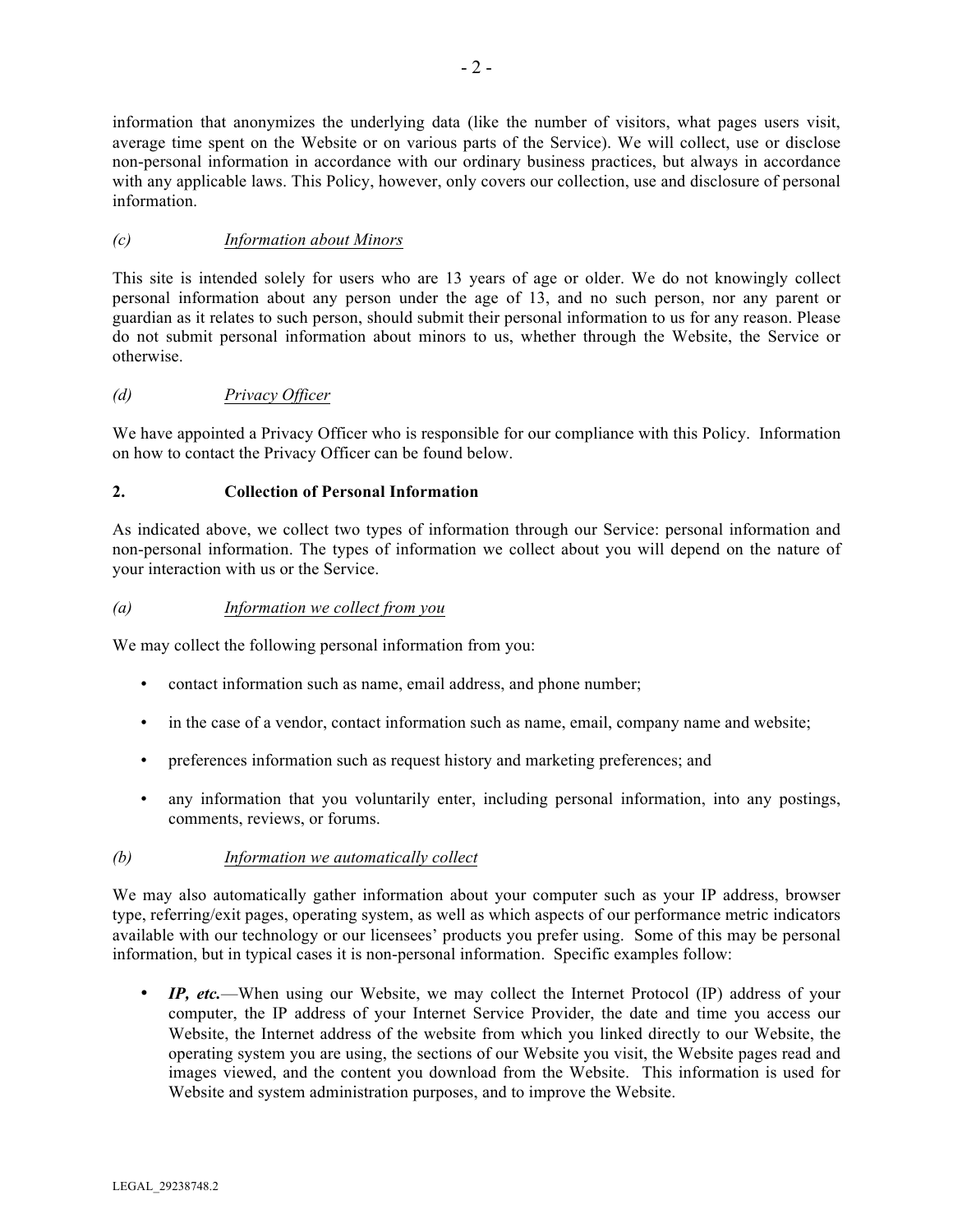- *Cookies*—We may use "cookies", a technology that installs a small amount of information on a user's computer to permit the Website to recognize future visits using that computer. Cookies enhance the convenience and use of the Website. For example, the information provided through cookies is used to recognize you as a previous user of the Website, to offer personalized content and information for your use, to track your activity at the Website, to respond to your needs, and to otherwise facilitate your Website experience. You may choose to decline cookies if your browser permits, but doing so may affect your use of the Website and your ability to access certain features of the Website or engage in transactions through the Website.
- *Tracking Information*—We may use web beacons or single-pixel gif tags to compile tracking information reports regarding Website user demographics, Website traffic patterns, Website purchases and other aggregated Website statistics, and may be used in our emails to determine which emails and links have been used by recipients. We may then provide these reports to advertisers and others. None of the tracking information in these reports can be connected to the identities or other personal information of individual users. For our own research purposes we may link tracking information with personal information voluntarily provided by Website users. Once such a link is made, all of the linked information is treated as personal information and will be used and disclosed only in accordance with this Policy.
- *Geo-Location Information*—When you use the Service through a mobile device, we may track or collect your geo-location information on a real time basis only. We may also use this real-time geo-location information to address support, technical, or business issues that may arise in the course of your use of the Service. If you do not consent to the tracking of your geo-location, you may still be able to use some features of the Service, but it is intended to be used with geolocation information.

#### **3. Use of Personal Information**

We may use your personal information, in combination with your non-personal information, for a variety of business purposes, for example to:

- fulfill your request or order;
- send you a confirmation, if applicable;
- send you requested information;
- send new product or service information;
- respond to customer service requests;
- send you a new sletter;
- carry out contests or promotions;
- send you marketing communications;
- respond to your questions and concerns;
- improve our Services and marketing efforts;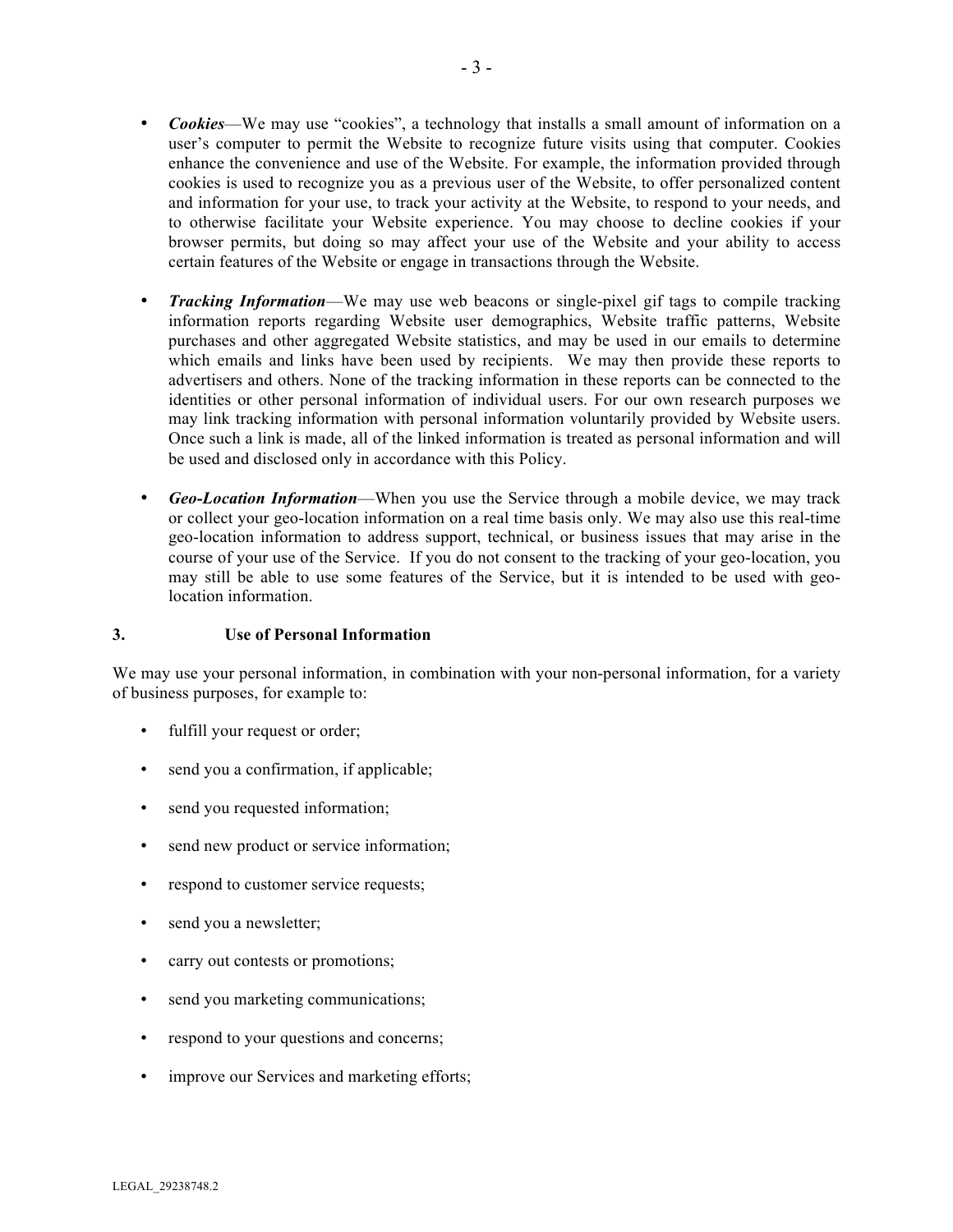- conduct research and analysis;
- to enforce our Terms of Use;
- display content based upon your interests;
- facilitate your transactions with other users, as applicable; and
- for other purposes as described in this Policy.

### **4. Your Consent**

We will collect, use, or disclose your personal information only with your knowledge and consent, except where required or permitted by Applicable Privacy Laws. When you choose to provide us with your personal information you consent to the use of your personal information as identified in this Policy and as may be further identified at the time of collection.

### *(a) Express Consent*

Sometimes you will be asked to give your express consent to our collection, use or disclosure of personal information – for example, by being asked to check a box to indicate your consent to receive marketing communications in compliance with Canada's anti-spam laws.

### *(b) Implied Consent*

Other times, you may provide your implied consent to our collection, use or disclosure of personal information when we can reasonably conclude that you have given consent by some action you have taken or an action you have decided not to take. Generally, this occurs where the purpose for the use of your personal information would be reasonably apparent to you – for example, when you provide us with your address through a form or email seeking information, you provide us with implied consent to use that address in order to respond to your request.

### *(c) Withdrawing Your Consent*

You may notify us at any time that you wish to withdraw or change your consent to our use and disclosure or your personal information. We will accommodate your request subject to legal and contractual restrictions. The most common way of indicating this withdrawal of consent is (i) by changing your privacy preferences to the extent such functionality is made available through the Service, or (ii) deleting your account with the Service and stopping use of the Service. In other situations, you may be able to opt out of the use of your personal information. For example, if you have "opted in" or subscribed to one of our mailing lists, we will always provide you the opportunity to "opt out" or unsubscribe. For example, if you receive emails from us, we will provide a link in the email which you can use to unsubscribe from that mailing list, or you may contact us at hcolprivacy@brandlivegroup.com. You may also choose not to provide us with your personal information. However, if you make this choice we may not be able to provide you with the Service, or information that you have requested.

### **5. Information Obtained from Third Parties**

If you provide us personal information about others, or if others give us your information, we will only use that information for the specific reason for which it was provided to us and in accordance with this Policy and such policy under which that information was collected.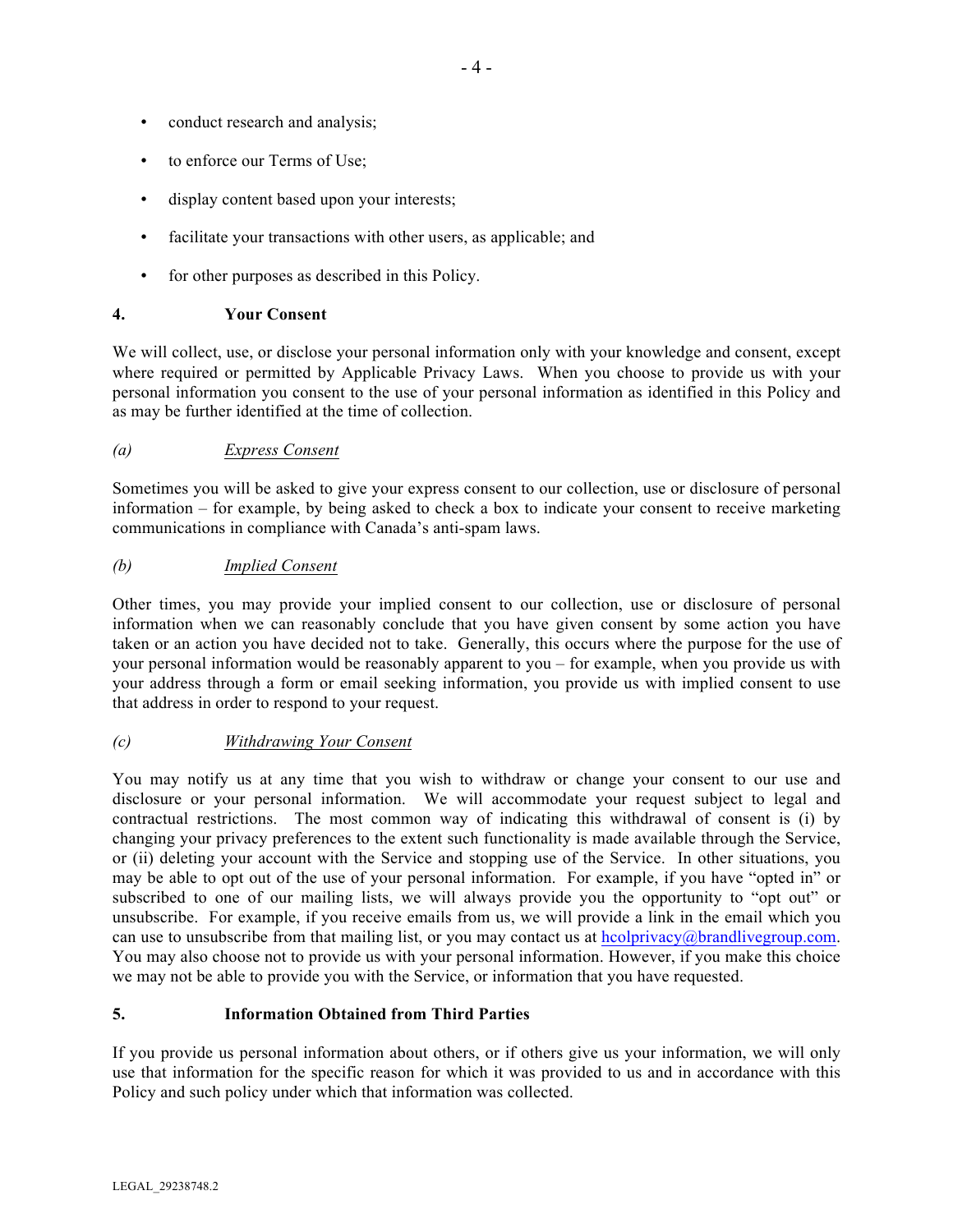### **6. Disclosure and Sharing of Your Information**

We will share your personal information with third parties only in the ways that are described in this Policy. We will not sell your personal information to third parties, however the use of our Service necessarily requires some sharing or disclosure of your personal information. Some of these activities may result in personal information collected by us being stored or processed in the United States or elsewhere outside of Canada and, as a result, your personal information may be accessible to law enforcement and regulatory authorities in accordance with the USA PATRIOT Act, the USA FREEDOM Act and other applicable laws of the United States or elsewhere.

### *(a) Third Party Processors*

We may provide your personal information to companies that provide services to help us with the Service such as web hosting providers, payment processors, product shipping providers, fulfilment agencies, or customer service agencies ("**Third Party Processors**"). These Third Party Processors are authorized to use your personal information only as necessary to provide these services to us, and in a manner consistent with this Policy. We have selected Third Party Processors who will only use your information in compliance with this Policy, but they may have their own specific policies regarding the collection, use and personal information. We will use commercially reasonable efforts to identify such Third Party Processors when we are collecting your personal information, as well as providing links to the relevant privacy policies that may apply.

### *(b) Further Disclosures*

We may also disclose your personal information (i) as required by law such as to comply with a subpoena, or similar legal process, (ii) when we believe in good faith that disclosure is necessary to protect our rights, protect your safety or the safety of others, investigate fraud, or respond to a government request, or (iii) to any other third party with your prior consent to do so.

# *(c) Third Party Links*

Our Service contains links to other websites or Internet resources, including links to purchase tickets to events hosted by or affiliated with us, which are provided solely for your convenience and information. When you click on one of those links you are contacting another website or Internet resource. We have no responsibility or liability for, or control over, those other websites or Internet resources or their collection, use and disclosure of your personal information. We encourage you to read the privacy policies of those other websites to learn how they collect and use your personal information.

### **7. Security of Personal Information**

### *(a) General Security Practices*

The security of your personal information is important to us. We follow generally accepted industry standards to protect the personal information submitted to us, both during transmission and once we receive it. We employ physical, administrative, contractual and technological safeguards to protect personal information, and insist that our service providers do the same. We insist that our personnel, and those of our providers, only access and use personal information in order to properly perform those duties, and even then only to the strict extent necessary to perform them.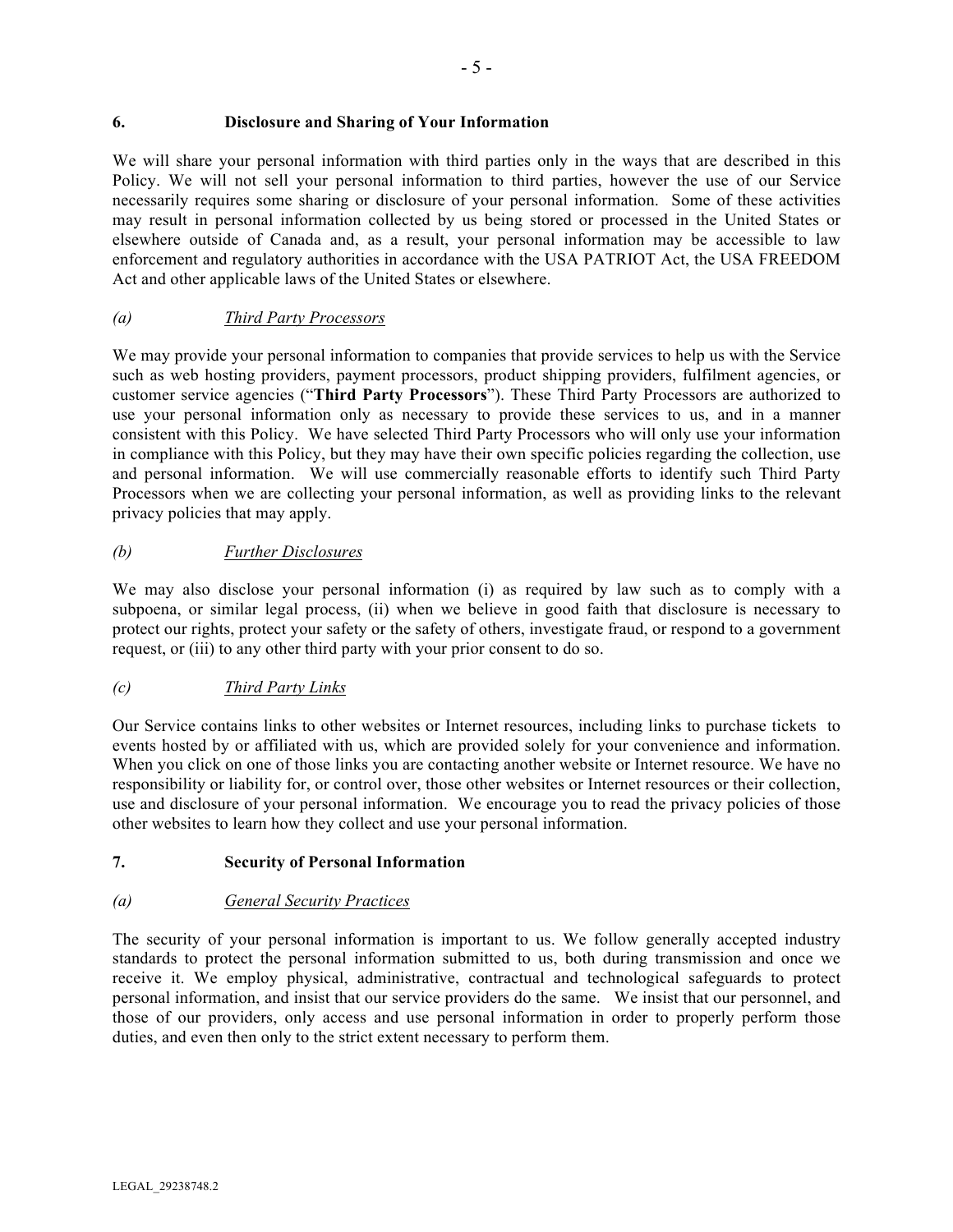### *(b) Online Security*

We follow generally accepted industry standards to protect personal information submitted to us, both during transmission and once we receive it. However, no method of transmission over the Internet, or method of electronic storage, is 100% secure, and so you should always exercise caution when disclosing sensitive information over the Internet.

If you have any questions about security on our Website, you can contact us.

### **8. Requests for Access to and Correction of Personal Information**

Applicable Privacy Laws allow, to varying degrees, individuals the right to access and/or request the correction of errors or omissions in his or her personal information that is in our custody or under our control. Our Privacy Officer will assist you with such an access request. This includes:

- identification of personal information under our custody or control;
- information about how personal information under our control may be or has been used by us; and
- the names of any individuals and organizations to which the individual's personal information has been disclosed.

We will respond to requests within the time allowed by Applicable Privacy Laws and will make every effort to respond as accurately and completely as possible. Any corrections made to personal information will be promptly sent to any organization it was disclosed to.

In certain exceptional circumstances, we may not be able to provide access to certain personal information it holds about an individual. If access cannot be provided, we will notify the individual making the request within 30 days, in writing, of the reasons for the refusal.

### **9. CASL Policy**

We are committed to compliance with the law known as Canada's Anti-Spam Legislation ("**CASL**"). Any electronic communication sent by us to outside parties is protected by a range of business procedures, processes and policies to ensure that such communication is done in compliance with CASL. In our electronic communications with outside parties, we comply with the rules established by CASL and enforced by various Canadian authorities including the Canadian Radio-television and Telecommunications Commission. CASL regulates, and our policies generally apply to, each commercial electronic message we send (a "**CEM**"), which is an electronic message sent to an electronic address that, among its purposes, encourages participation in a commercial activity.

In addition to adopting this Policy, and to provide transparency about our compliance, we have undertaken various initiatives in order to ensure we are compliant with CASL in various respects:

• **Consent**—We do not send CEMs without your consent. This consent typically must be "express" (or expressly acknowledged by you), but in certain circumstances consent can be "implied" and in others, messages are specifically exempt from consent requirements. We have modified or adopted our sign-up, registration and consent forms in order to ensure that the express consent obtained from you is in compliance with CASL. When we are collecting your electronic contact information, you will know what purposes we want to use it for.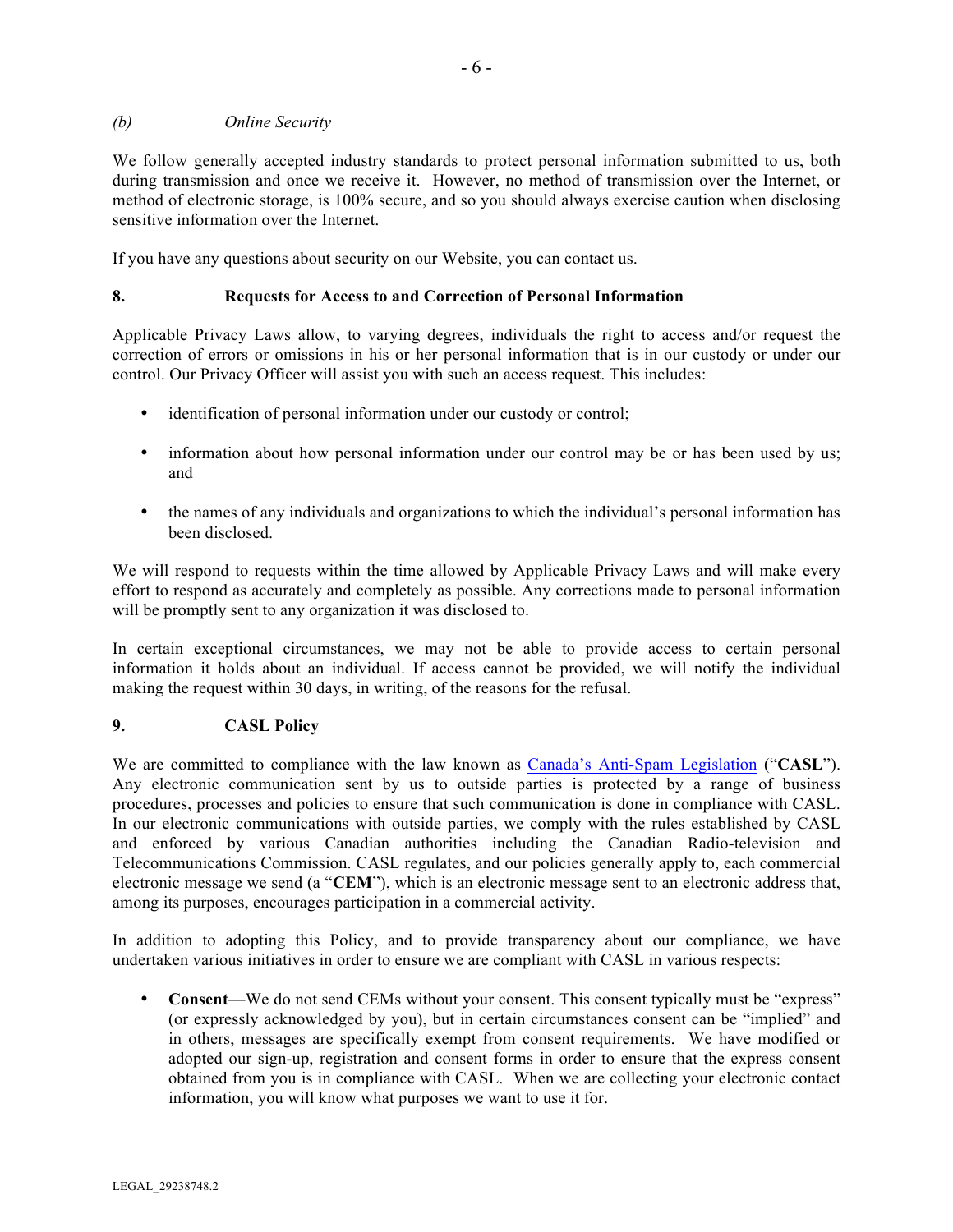- **Content**—We have adopted processes to ensure that our CEMs contain the prescribed content of CASL. On any CEM from us (usually in the footer), we will clearly:
	- o Identify ourselves as the party sending the CEM, and whether we are sending the message on our own behalf or on behalf of someone else;
	- o Provide you contact information where you can readily contact us; and
	- o Set out a clear, working unsubscribe mechanism (or preference centre) that is easy to use, automatic, and at no cost to you (other than your own cost of connecting to the Internet).
- **Clarity**—We have ensured that each constituent element of a CEM (including its header, its content, or any links or URLs in the CEM) conveys the appropriate information, whether viewed individually or taken as a whole, so that you always know what you are clicking on.

If you have received a CEM from us, and you believe that you should not have or you do not wish to receive them (even if we are allowed to send them), we will endeavour to respect your inbox preferences. Without limiting our legal rights or obligations, we try to ensure that our messages all contain useful identity information and unsubscribe or preferences link in our messages—if you check the CEM itself, you will find clear instructions on how to stop receiving CEMs from us or manage your mail preferences. When you unsubscribe, it should happen very quickly – but as required by CASL we will make sure it occurs within 10 business days. If you have any questions or concerns about our unsubscribe methods, you may contact us at the address indicated below.

### **10. Removal of Your Information**

We keep your information only as long as we need it for legitimate business purposes and to meet any legal requirements. Personal information used to make a decision that directly affects an individual will be kept for at least one year after such a decision. We have retention standards that meet these parameters. We destroy your information when it is no longer needed or required to be kept, or we remove your personally identifiable information to render it anonymous.

### **11. Updates or Changes to Privacy Policy**

We may update this Policy to reflect changes to our information practices. If we make any material changes we will either (a) notify you by email (sent to the e-mail address specified in your account), or (b) provide a notice on the Website or otherwise through the Service prior to the change becoming effective. We encourage you to periodically review this page for the latest information on our privacy practices. Any change to this Privacy Policy will become effective on the date so indicated, and will apply to information collected from the date of the posting of the revised privacy policy and to existing information held by us. The date on which the latest update was made is indicated at the bottom of this document. We recommend that you print a copy of this privacy policy for your reference and revisit this policy from time to time to ensure you are aware of any changes. Your continued use of the Service signifies your acceptance of any changes to this Policy.

# **12. Contact Information**

You can direct any questions or concerns regarding our compliance with this Policy to our Privacy Officer by emailing at hcolprivacy@brandlivegroup.com.